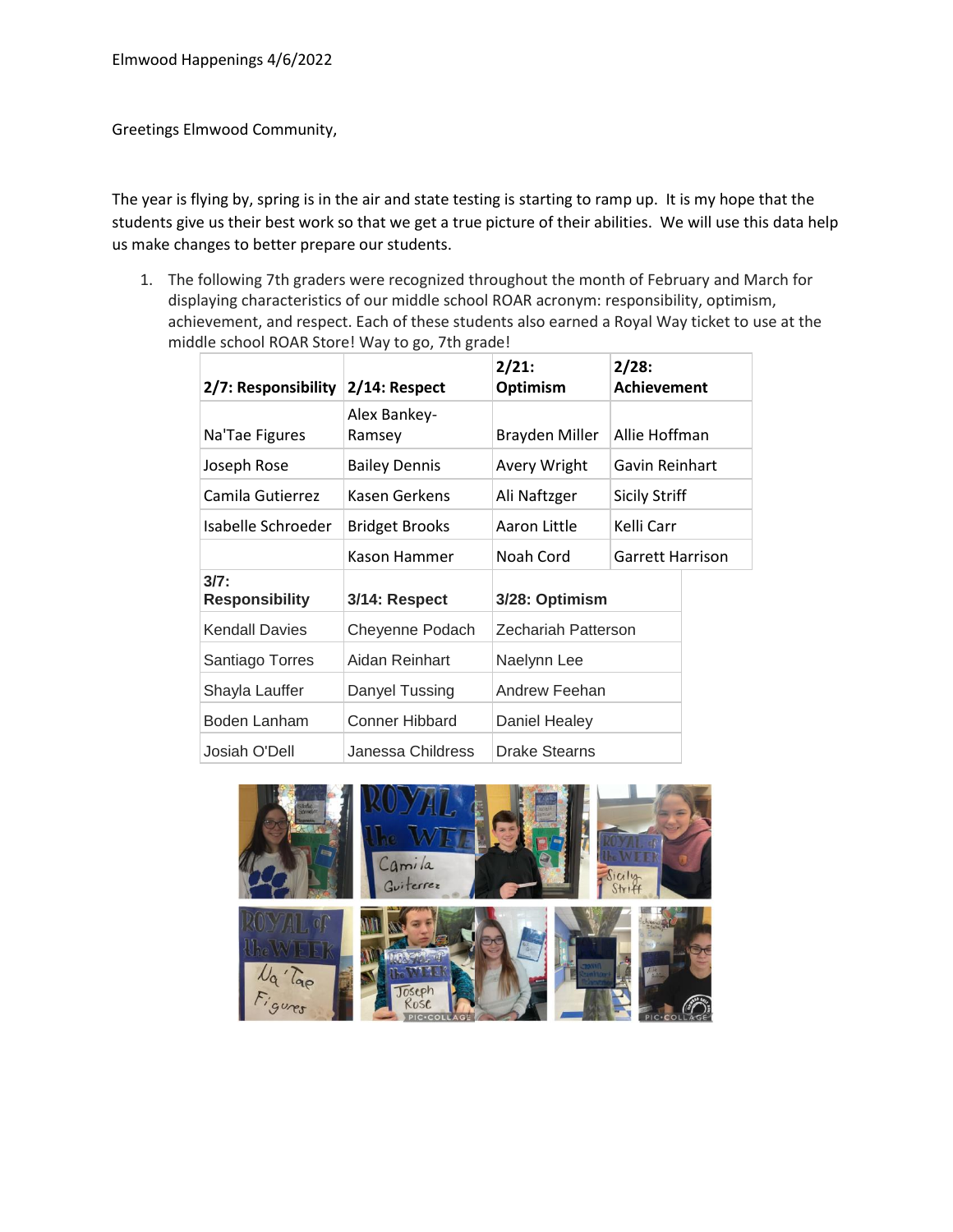

2. Elmwood Teachers Awarded by the NWOEA for Acts of Service

Teachers at Elmwood were honored with several awards presented by the Northwest Ohio Education Association (NWOEA). The highest award, the NWOEA Distinguished Service Award, was presented to both the school's food pantry as well as the school's sunshine committee.

The food pantry was created by teachers in response to area families' need for students to continue receiving meals during covid, even when the school was shut down. The pantry has thrived since then as a needed service to the community.

The sunshine committee was established as a way to cultivate a more positive work environment for teachers, as well as to foster positive social-emotional relationships among students. There is a new and exciting activity planned each month!

Several teachers were also awarded with a Local Service Award, each for their specific contribution to our community.

Congratulations to the following for all you do!

Megan Benner, Roberta Bodnar, Kathryn Deeds, Pam Frankforther, Laura Gahn, Steven Gehret, Matt Headley, Derek Meyer, Heidi Meyer, Tina Meyer, Becky Perry, Hannah Renollet, Katie Smith, and Heather Traxler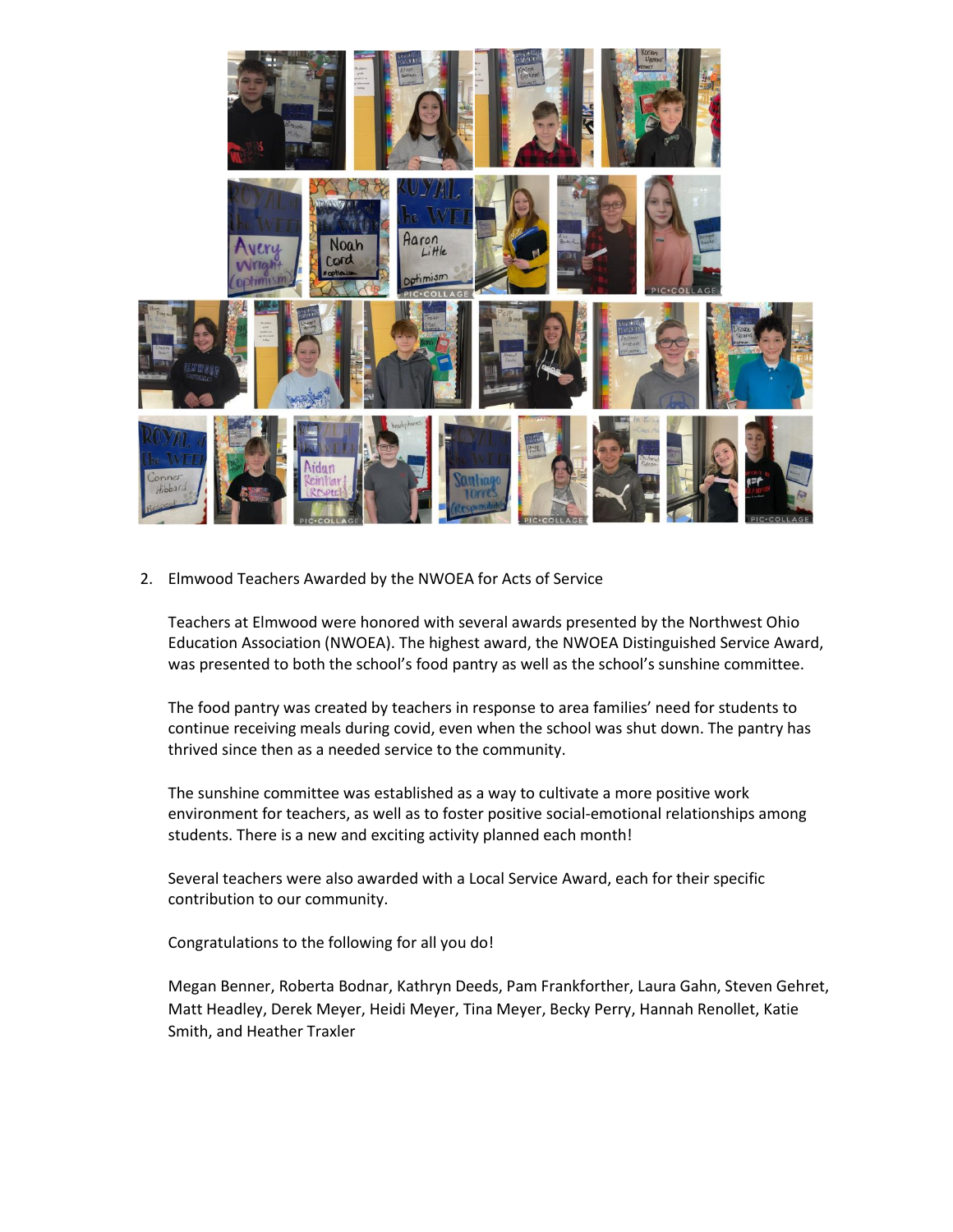

3. A couple weeks ago, we had our annual Middle School dance. The 5th and 6th grade dance started right after school and 7th and 8th grade was from 5:30-7:30. Lots of fun was had by all! D.J. Doug Michaelis was here playing lots of fun music and also taught the kids some new dances!

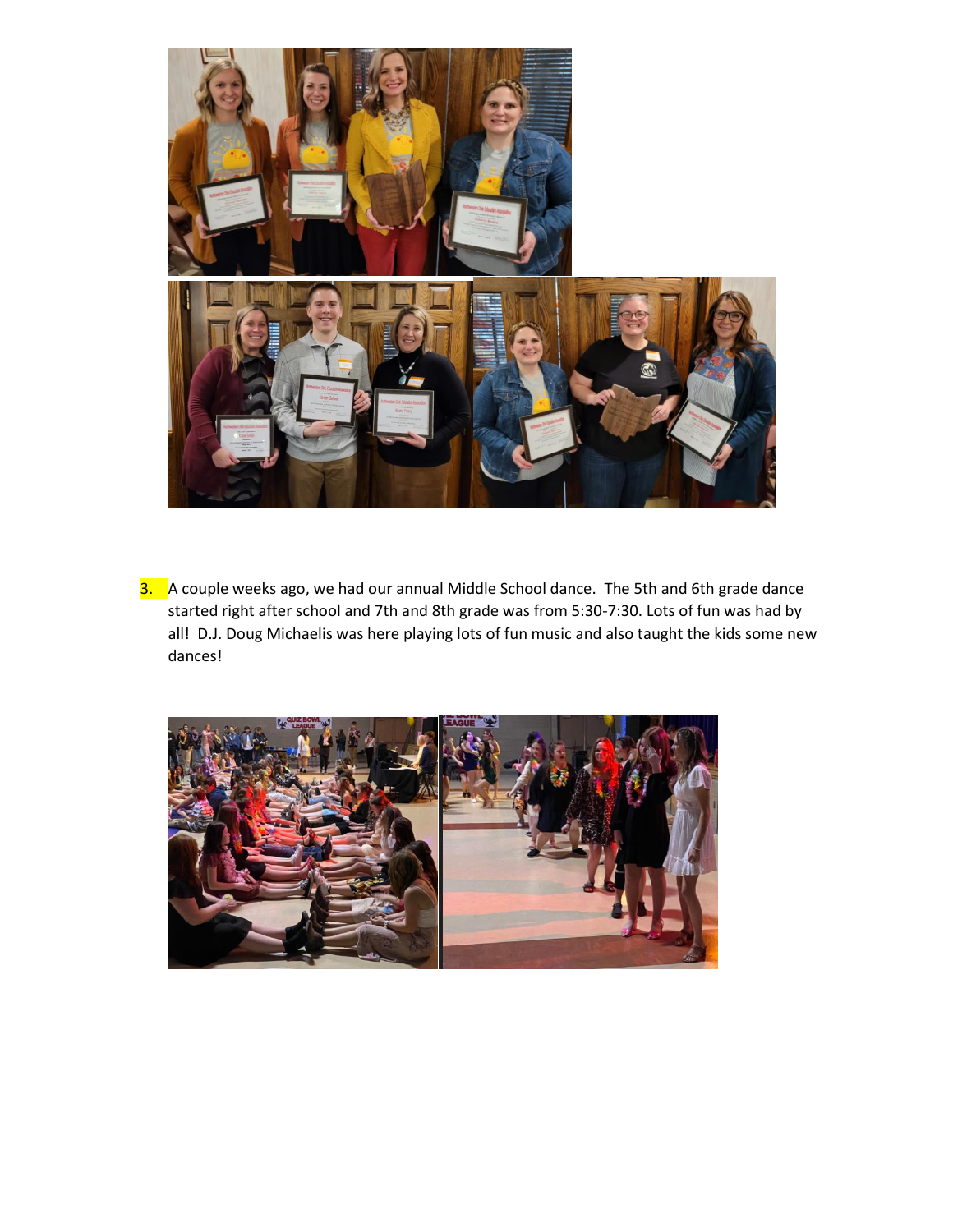

4. It is time for the annual EHS Student Council flower sale. We will be selling flowers through April 15th. The flowers will be through Bench's Greenhouse in Elmore, Ohio.

All proceeds made will help fund Student Council events.

- **The sale ends Friday, April 15th**
- The flowers will be available for **pick up Wednesday, May 4th** at the Ag workshop door.
- All orders will be online via this link www.benchsgreenhouse.com/elmwood Payment is through the website; NO cash or checks will be accepted.

If you have any questions please email Heid Meyer a[t meyeh@elmls.net](mailto:meyeh@elmls.net) . Thank you for your support and may the flowers feed your soul!

EHS Student Council

5. Want to help our very own Music Boosters? Kroger will donate a portion of your purchases to the Elmwood Music Boosters! To sign up, simply login to your Kroger account (or create one for free), and under Community Rewards tab search for Elmwood Music Boosters by name or Group Number UC962. Then, every time you scan your Kroger Plus card and make a purchase, Kroger will donate to the Boosters. This is a free program. Please consider choosing the Elmwood Music Boosters as your Kroger Community Rewards charity. Learn more here: <https://www.kroger.com/i/community/community-rewards>